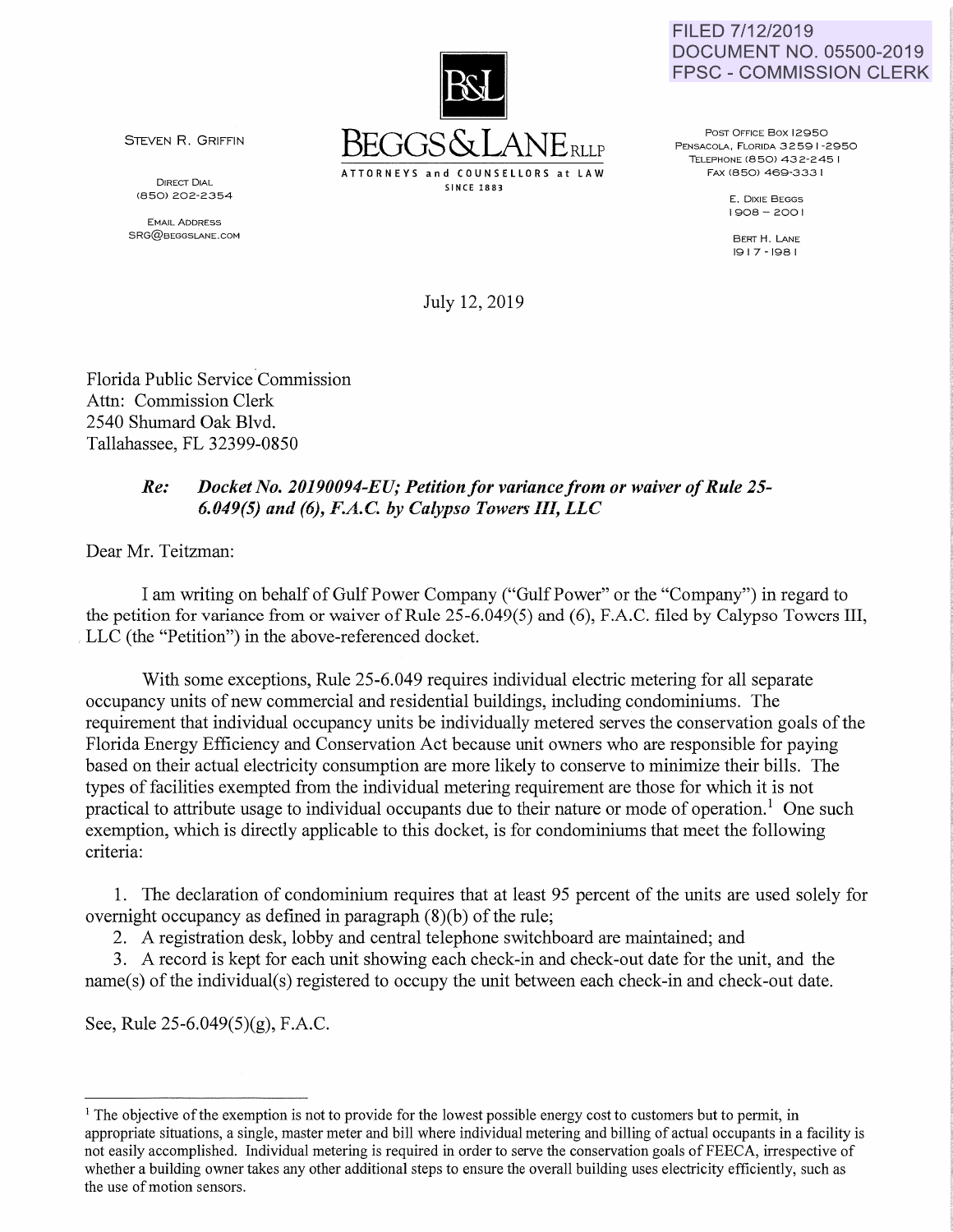Having reviewed the Petition and responses to Commission Staff Data Requests submitted by the petitioner, it appears that subsection  $(5)(g)1$  of the rule will not be met. Moreover, it is not clear from the Petition and responses to Data Requests whether subsections  $(5)(g)$  2-3 will be strictly satisfied. For example, in Staff Data Request No.6, Staff inquired as to whether Calypso III will have "a registration desk, lobby and central telephone switchboard." In response, Calypso III stated that "there is a hospitality area on the first floor. This location will be used by many of the guests to check in and check out. However, owners are not obligated to use this desk to access their individual unit." See, Calypso Response to Staff DR No.6. It is unclear from Calypso III's response whether it will, in fact, have a registration desk, lobby and central telephone switchboard. It is also unclear from Calypso III's response to Staff Data Request No.7, whether it will maintain a record of all rentals/occupants, or only those that register through the onsite rental management company.

Regarding subsection  $(5)(g)$  of the rule, the Declaration of Condominium submitted in response to Staff Data Request No. 1 does not appear to require that any --let alone 95%-- of the occupancy units be reserved solely for overnight occupancy. See, Article  $IX(D)(1)$ . Rather, the Declaration appears to allow unit owners to reside permanently in any or all units; provided, however, that if the unit owner chooses to rent the unit, they must do so for a period of at least three nights. A requirement in the declaration of condominium that a substantial portion of units will be used solely for overnight occupancy provides the Commission with assurance that the condominium will operate in a manner akin to a public lodging establishment. Although the Commission has customarily granted rule waivers in instances where the declaration of condominium reserved fewer than 95 percent of occupancy units for overnight occupancy<sup>2</sup>, it is less common for waivers to be granted where a declaration of condominium contains no restrictions on year-round occupancy. <sup>3</sup>

Moreover, despite the assertion contained in paragraph VIII of its petition to the contrary, Calypso III indicates in response to Staff Data Request No. 3 that it does not intend to register as a public lodging facility pursuant to section 509.241, Florida Statutes. On June 13, 2019, Staff issued a subsequent data request inquiring as to the rationale for not registering as a public lodging facility and seeking clarification as to whether Calypso III intends to "share" a public lodging license with other condominiums within the Calypso Resort complex. See, Items 1-2 of Staff's June 13, 2019 DR. It remains unclear from Calypso III's responses to these data requests whether, or how, Calypso III intends to operate as a public lodging facility under Chapter 509, Florida Statutes. Registration as a public lodging facility subjects the applicant to the jurisdiction of the Florida Department of Business and Professional Regulation and provides for the typical consumer and safety protections commonly applicable to hotels or other transient lodging facilities. Gulf Power is unaware of any instance where the Commission has granted a waiver of Rule 25-6.049(5)(g) without also conditioning the waiver on the applicant registering, or maintaining its registration, as a public lodging facility under Chapter 509, Florida Statutes.

<sup>&</sup>lt;sup>2</sup> See e.g., Order No. PSC-13-0579-PAA-EU (granting waiver where declaration required that 72 percent of units (rather than 95 percent) be reserved for overnight occupancy and other exemption criteria in subsection  $(5)(g)$  were satisfied); Order No. PSC-15-0565-PAA-EU (granting waiver where declaration required that 90 percent ofunits (rather than 95 percent) be reserved for overnight occupancy and other exemption criteria in subsection  $(5)(g)$  were satisfied); Order No. PSC-2018-0351-PAA-EU (granting waiver where declaration required that 77 percent of units (rather than 95 percent) be reserved for overnight occupancy and other exemption criteria in subsection (5)(g) were satisfied).

<sup>&</sup>lt;sup>3</sup> Order No. PSC-05-0258-PPA-EU (granting waiver where condominium declaration contained no restrictions on year-round occupancy where Commission had other forms of assurance that the condominium would, as a matter of fact, be operated as a transient lodging facility).